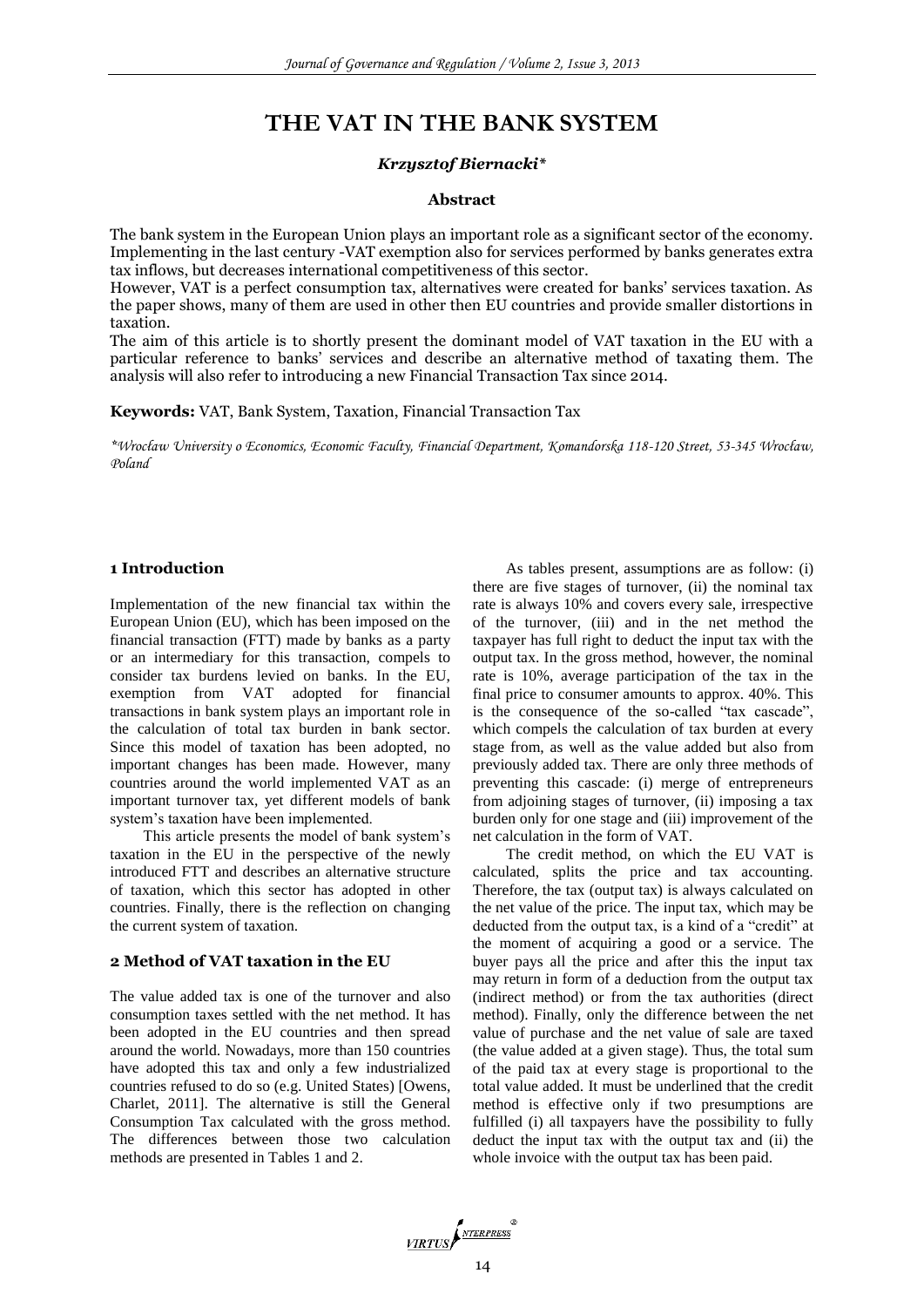| (1)                          | (2)       | (3)                            | (4)                            | (7)            |
|------------------------------|-----------|--------------------------------|--------------------------------|----------------|
| The stage of the<br>turnover | Net price | Value added in<br>the turnover | <b>Gross price</b><br>$(10\%)$ | The tax to pay |
| 1 stage<br>Taxpayer A        | 100       | 100                            | 110                            | 10             |
| Il stage<br>Taxpayer B       | 210       | 100                            | 231                            | 21             |
| III stage<br>Taxpayer C      | 331       | 100                            | 364.1                          | 33.1           |
| IV stage<br>Taxpayer D       | 414.1     | 50                             | 455.51                         | 41.41          |
| V stage<br>Taxpayer E        | 505.51    | 50                             | 556.06                         | 50.55          |
| <b>TOTAL</b>                 |           | 400                            |                                | 156.06         |

**Table 1.** The gross calculation of turnover tax

Source: H. Litwińczuk, P. Karwat, Opodatkowanie przedsiębiorców w Polsce, vol. II, p. 22

| (1)                          | (2)       | (3)                               | (4)                            | (5)       | (6)               | (7)               |
|------------------------------|-----------|-----------------------------------|--------------------------------|-----------|-------------------|-------------------|
| The stage of<br>the turnover | Net price | Value added<br>in the<br>turnover | <b>Gross price</b><br>$(10\%)$ | Input tax | <b>Output tax</b> | The tax to<br>pay |
| l stage<br>Taxpayer A        | 100       | 100                               | 110                            |           | 10                | 10                |
| Il stage<br>Taxpayer B       | 200       | 100                               | 220                            | 10        | 20                | 10                |
| III stage<br>Taxpayer C      | 300       | 100                               | 330                            | 20        | 30                | 10                |
| IV stage<br>Taxpayer D       | 350       | 50                                | 385                            | 30        | 35                | 5                 |
| V stage<br>Taxpayer E        | 400       | 50                                | 440                            | 35        | 40                | 5                 |
| <b>TOTAL</b>                 |           | 400                               |                                |           |                   | 40                |

**Table 2.** The calculation of turnover tax with the net method

Source: H. Litwińczuk, P. Karwat, Opodatkowanie przedsiębiorców w Polsce, vol. II, p. 23

Passing one of them over allows transforming the method of calculation from net tax into gross tax, where the so-called phenomenon of tax cascade effectively increases the final burden.

#### **3 Consequences of exemption in the credit-invoice method**

If the normal tax rate was to be imposed on banks' services, the final cost would be raised only for the consumers. However, there would be a problem with defining the tax base, as it is hard to determine what the added value in many services is. As an example, the intermediations in the form of swap or futures transactions may be presented, where the extra gain is not equal to the bank's provision. Apart from this aspect, in order to minimize the consumer cost instead of tax rate, exemption has been implemented. The tax

calculation, where one of the intermediate stages is exempted, is shown in Table 3.

At the exemption stage, it is impossible to deduct the input tax as there is no link between the taxed sale and the acquisition of goods and services. If the sale is partially exempted, the taxpayer has the right to deduct part of the input tax [Henkov 2008]. Referring to Article 168 of the Directive, the taxpayer may deduct the input tax only in the situation when the purchased goods and serviced are used for taxable sale. Because the taxpayer B has an exemption sale, they may either cover the input tax with their profit margin or include this value as an element of cost, and finally raise the net value. Table 3 shows the second method, because it is almost impossible in practice to decrease the margin by e.g. 23 % (temporary main VAT tax rate in Poland).

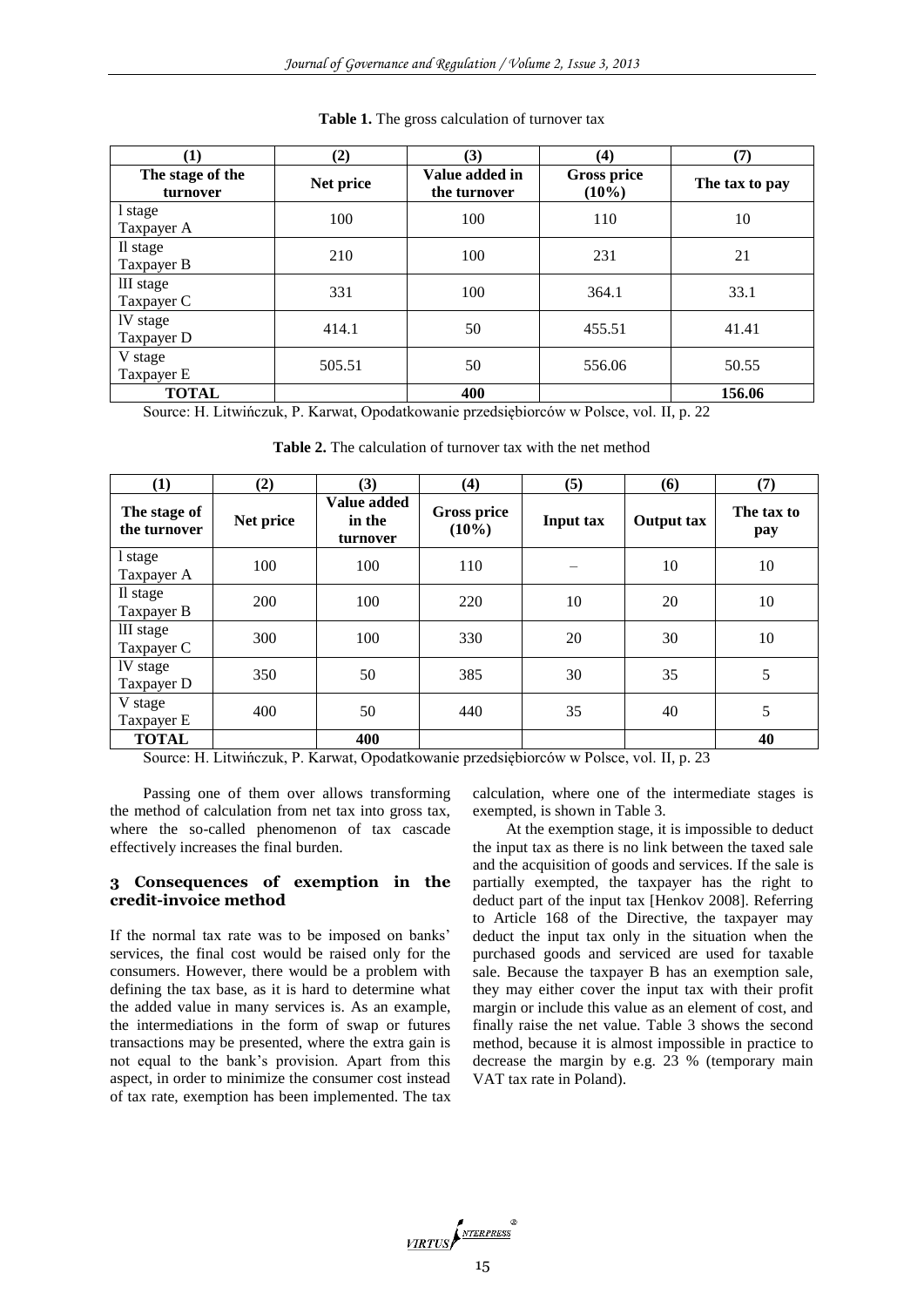| (1)                          | (2)                     | (3)                               | (4)                            | (5)              | (6)               | (7)               |
|------------------------------|-------------------------|-----------------------------------|--------------------------------|------------------|-------------------|-------------------|
| The stage of<br>the turnover | Net price               | Value added<br>in the<br>turnover | <b>Gross price</b><br>$(10\%)$ | <b>Input tax</b> | <b>Output tax</b> | The tax to<br>pay |
| 1 stage<br>Taxpayer A        | 100                     | 100                               | 110                            |                  | 10                | 10                |
| Il stage<br>Taxpayer B       | <b>Exemption</b><br>210 | 100                               |                                |                  |                   |                   |
| III stage<br>Taxpayer C      | 310                     | 100                               | 341                            |                  | 31                | 31                |
| IV stage<br>Taxpayer D       | 360                     | 50                                | 396                            | 31               | 36                | 5                 |
| V stage<br>Taxpayer E        | 410                     | 50                                | 451                            | 36               | 41                | 5                 |
| <b>TOTAL</b>                 |                         | 400                               |                                |                  |                   | 51                |

**Table 3.** The consequence of exemption in invoice-credit method of VAT

Source: H. Litwińczuk, P. Karwat, Opodatkowanie przedsiębiorców w Polsce, vol. II, p. 24

In fact, the taxpayer B sells the goods and services in the same net and gross value. In this case, the exemption could lead to a more competitive relation, than it is in the case of sale with normal tax rate. But the price of taxpayer B includes the previous, non-deductible input tax and the next taxpayer cannot deduct any input tax. They add the normal tax rate to the net value and in this structure, the tax cascade is visible. In the end, the total 51 [u] of tax is paid at all stages, where the sum of value added was only 400 [u]. As Table 2 shows, the tax shall only amount to 40 [u].

The bank sector in Poland during 2008 could not deduct approx. 2.2 billion  $PLN$ <sup>1</sup>. In the same period, the gross profit of the bank system amounted to 9.7 billion PLN. It means that the possibility of a fully deducted by the banks input tax could raise the gross profit by about 11.3%. From the fiscal point of view, it could only generate extra 0.2 billion of CIT. Thus, at this stage it is better to retain the exemption, than allow for a full deduction. In EU similar researches were provided and the net loss was estimated as a 0.15% of GDP, which for all EU countries in 2000 translated into approx. 20 billion EUR (Huizinga, 2002).

However, this extra burden is perceived as a significant impediment in the development of the capital sector, and another method of taxation for such services was proposed in other countries.

#### **4 Alternative methods of bank system's taxation**

The invoice-credit method with exemption of bank's services described earlier dominates in the EUcountries. It is not only associated with the EU legislation, but in the past many countries used this

method of calculation as a basis. Although there are a few differences, especially in the group of performing secondary (additional) financial services [Cnossen 1999], in fact the exemption is the most important one.

This method has had many modifications, which allow minimizing the economic distortions. The most common are [Poddar 2003]:

- the option system,
- taxation of explicit fees and commissions,
- taxation of agency services only,
- the New Zealand system,
- **Exemption with input credits,**
- the Australian system.

(I) *The option system* provides a possibility for the providers of financial services to choose the full taxation. This solution is convenient to those institutions which deal with other taxable persons. As it was mentioned earlier, VAT in this case does not generate extra costs if the purchaser is able to deduct the input tax. Three EU-states introduced a similar solution: Germany, France, and Belgium [Cnossen 1999].

In 2011, there was a report prepared and published by PwC and prof. Lockwood [Report, 2011], in which this option was proposed for a broader use in other EU countries. Also, the method of proportionally deducting the input VAT was proposed (at the level of 21%). In conclusion, it was assumed there that the changes in the bank's taxation may cause a diminishment of the tax return for the budget. Finally, other UE countries, e.g. Poland, because of the economic slowdown, refuse up to now to implement any changes.

(II) *Taxation of explicit fees and commissions* focuses on those transaction for which the remuneration is paid in the form of fees or commissions to the provider. This calculation is important for those banks, which deal with advising or asset management (investment banks). In this model, transactions are taxed with normal tax rates, where the other services are exempted. For the bank, which



 1 The main dates of bank sector in 2008, KNF database: www.knf.gov.pl\_20.04.2011y. This value was calculated as a difference between the whole cost of performing business and personal costs. The 22% tax rate was applied.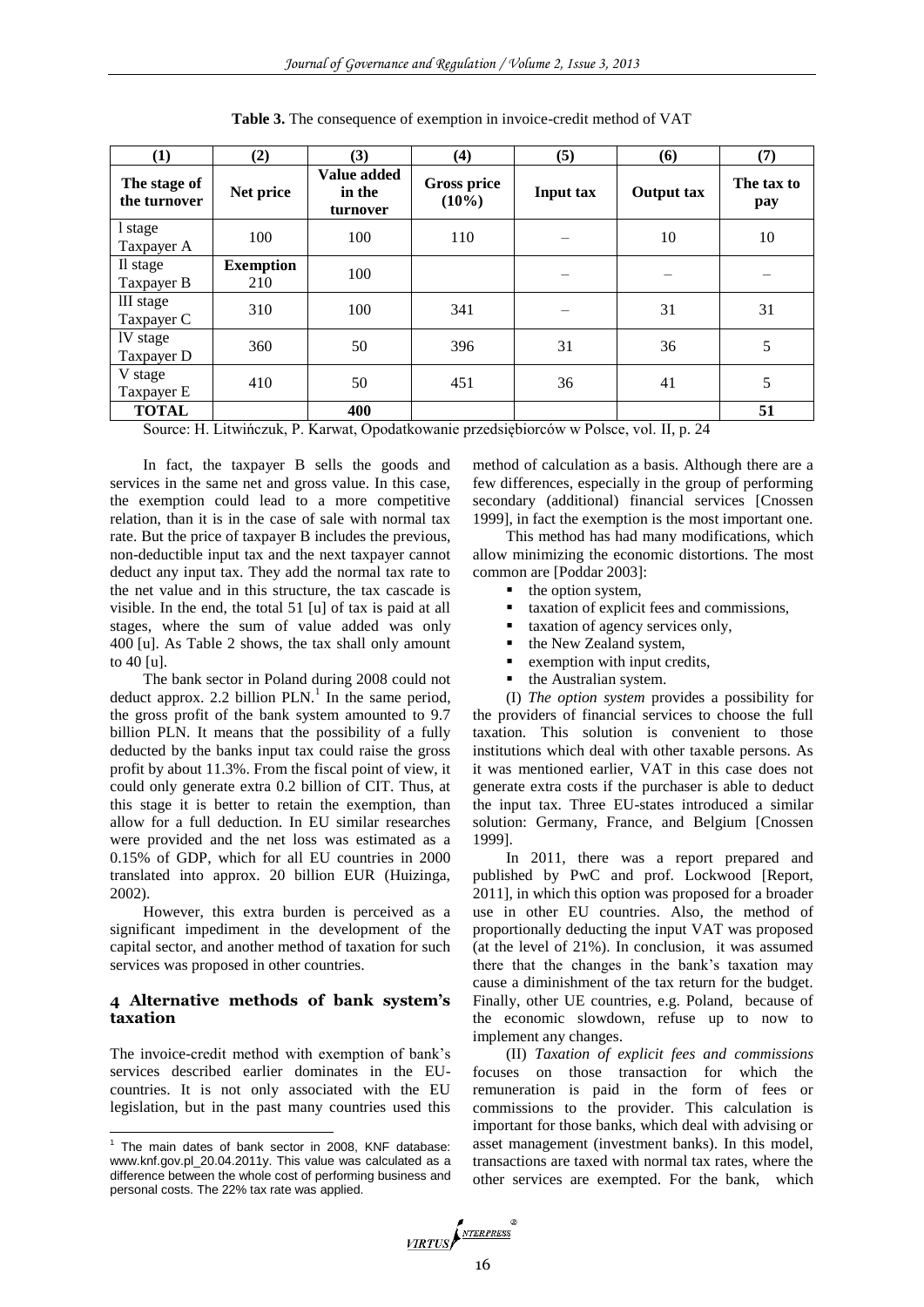plays the role of a provider for the transaction, this method allows deducting at least a part of the input tax, which is associated with the taxed sale.

The most problematic in this method is the proper tax base calculation. The transaction-bytransaction procedure must be adopted and the revenue and costs of every transaction shall be calculated. Thus, in practice, high compliance costs are generated. This model was adopted in Italy in 1997 and it is referred to as an income form of VAT [Schenk, Oldman, 2007].

(III) *Taxation of agency services* is only a variant of the previous method that was adopted in Singapore. The services provided by agents are taxed with the normal rate. For example, this method covers all the services performed by insurance agents or brokerage. All other financial services are exempted.

(IV) The *New Zealand system* taxes only selected financial services. The exemption method is valid, but does not refer to e.g. selling of life insurances. This system differentiates the taxation of financial services and for the group of them bank's may adopt a zero rating tax [Lang, Metz, Kristoffersson, 2009]. In terms of other financial services, this system is similar to the EU invoice-credit method.

(V) *Exemption with input credits* is a method where the taxable person who performs the financial services has a limited ability to deduct the input tax, as it is in the case of taxation at the normal tax rate or the zero tax rate. In practice, this method is divided into a "special method" and a "fixed input tax recovery method". Both of them are associated with assigning the amount of input tax for the deduction. In the first method, the provider sells certain services with exemption, but in terms of tax clearance this sale is perceived as a zero rated sale. The second method sets out a limited value of input credit, which can be deducted by the financial institution during a particular year or another period. In both methods, the main problem is the determination of the scope of deduction.

(VI) The *Australian system* is a mixed one in which the broad tax base also embraces financial services. They are exempted with some exclusions and certain financial institutions perform the recovery in forms of input credits. This system also has an inland definition of financial service, a fact which is reflected in the scope of taxation.

The methods presented above constitute a variety of the invoice-credit method. Their main purpose is to minimize the negative consequences of exemption. Moreover, there are four generally different methods of financial services taxation. They are as follows:

• basic cash flow tax,

Tax Calculations Account (TCA) system,

 TCA system with zero-rating of business transaction,

■ addition method.

(1) The cash flow system reflects the necessity of looking for a new solution in taxation of financial

services. It must be underlined that the payment within the consideration in performing financial services includes at least four payments: principal, time value of money, intermediation services and premium for the risk [Poddar 2003, p. 362]. Financial services, as services operating in the money flows, can be perceived for tax purposes as a set of cash flow between the financial institution and the customer. In the case of *basic cash flow tax*, the tax base is calculated on terms of transaction-by-transaction and customer-by-customer flows. In the invoice-credit method, there is no possibility to allocate the value added in each single transaction.

In fact, the *basic cash flow* method can precisely allocate the tax base between the parties of the transaction, but a few problems are associated with this system:

 If the entire cash flow is taxed, the party of the transaction taking the money may be compelled to raise the fund in order to cover the tax; it may lead to the increase of the final cost of financing.

• Changing the tax rate may negatively influence the final taxation; the cash flows (especially the back-flows, e.g. when borrowers pay installments) as a base for taxation may vary in time.

 Detailed registration of all transactions for tax purposes may be burdensome for both financial institutions and the tax authorities.

(2) In order to meet the needs, the TCA methods were proposed [Friedrich-Vache, 2005]. The *Tax Calculation Account* (TCA) is created for a transaction and the payment of the tax is suspended until the transaction is closed. This account is provided by the financial institution and includes all payments and cash flows associated with a certain transaction. The suspensions of tax clearance allow for a precise determination of the tax base for the transaction, regardless of any tax rate changes. This system embraces the principal and marginal payments for the financial institution. When the consideration is in a form of a fee or commission, it is taxed directly.

(3) *TCA with zero-rating* is an alternative, which implements a zero tax rate in a transaction with business companies (other VAT registrants). In this method, the relation with the final customer (consumers) or VAT non-registrants, generates the tax burden. This method allows for the introduction of the main idea of VAT, where the last link in the chain bears the tax burden. This method is optionally introduced in practice.

(4) The *Addition method* changes the calculation of the tax base. In comparison with the invoice-credit method with exemption, where the non-labor inputs are taxed, this method also includes the labor fund of the financial institution and profits from selling the services, as elements of the tax base. This concept was applied in Israel, and Quebec; however, it is not free from flaws, e.g. partial cascade effect.